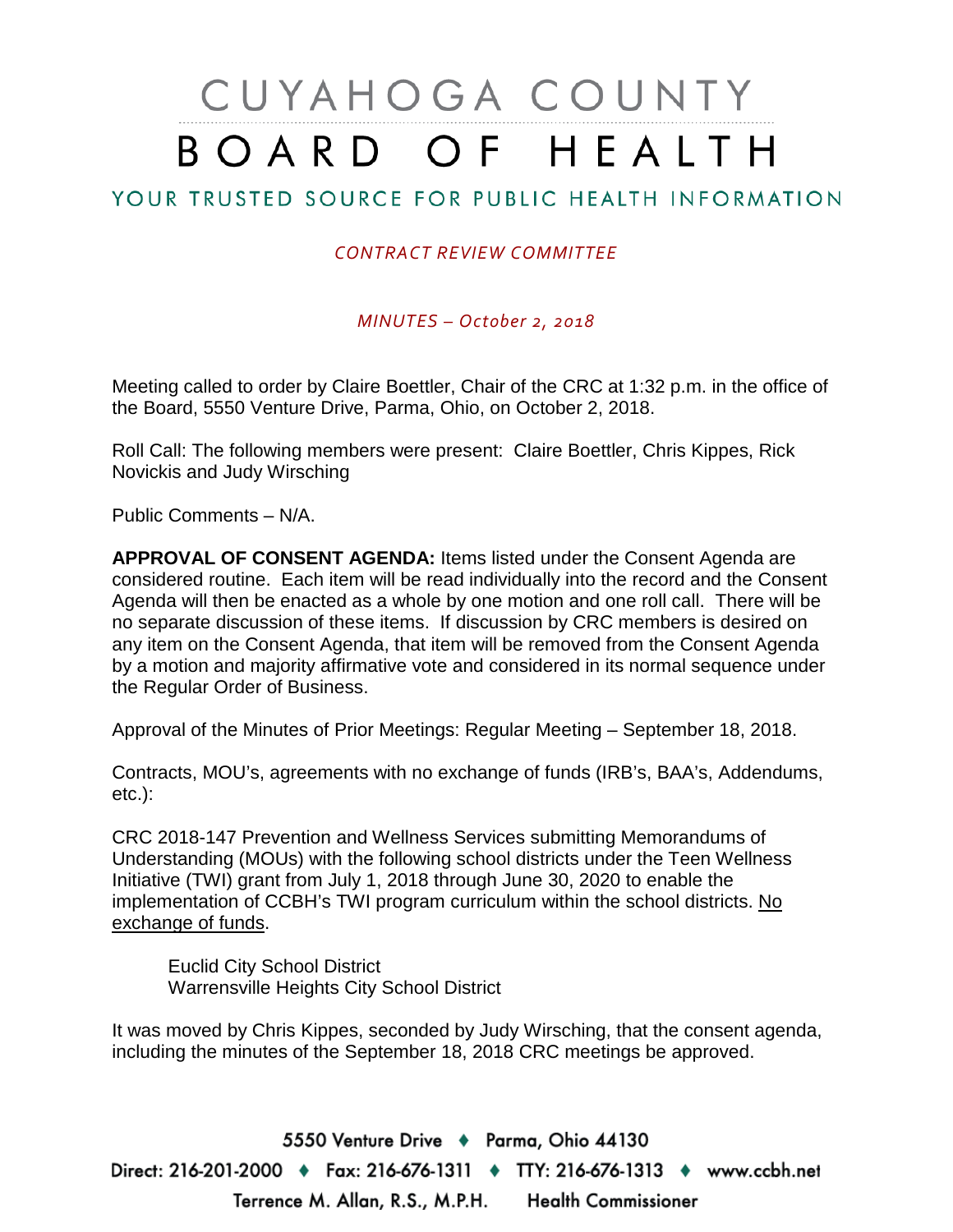The Secretary called the roll:

Ayes: Claire Boettler, Chris Kippes, Rick Novickis and Judy Wirsching

#### **CONTRACTS AND AWARDS:**

Tabled Items

CRC 2018-99 16002 W. 130<sup>th</sup> St. Strongsville, Ohio 44136

No action at this time.

CRC 2018-100 7208 Broadview Rd. Parma, Ohio 44134

No action at this time.

CRC 2018-123 7454 Bronson Rd. Olmsted Township, Ohio 44138

No action at this time.

CRC 2018-137 16006 W. 130<sup>th</sup> St. Strongsville, Ohio 44136

No action at this time.

CRC 2018-142 Epidemiology, Surveillance and Informatics Services submitting an agreement with the Association of Ohio Health Commissioners (AOHC) to secure an emergency preparedness consultant from July 1, 2018 to June 30, 2019. Amount to be paid to AOHC is not to exceed \$5,500.00.

Purpose: To allow AOHC to secure an emergency preparedness consultant on behalf of CCBH to serve as a liaison for emergency preparedness planning functions as outlined by the BTeam.

Funding Source: 100% reimbursable through the FY2019 PHEP grant

No action at this time.

5550 Venture Drive + Parma, Ohio 44130 Direct: 216-201-2000 ♦ Fax: 216-676-1311 ♦ TTY: 216-676-1313 ♦ www.ccbh.net Terrence M. Allan, R.S., M.P.H. Health Commissioner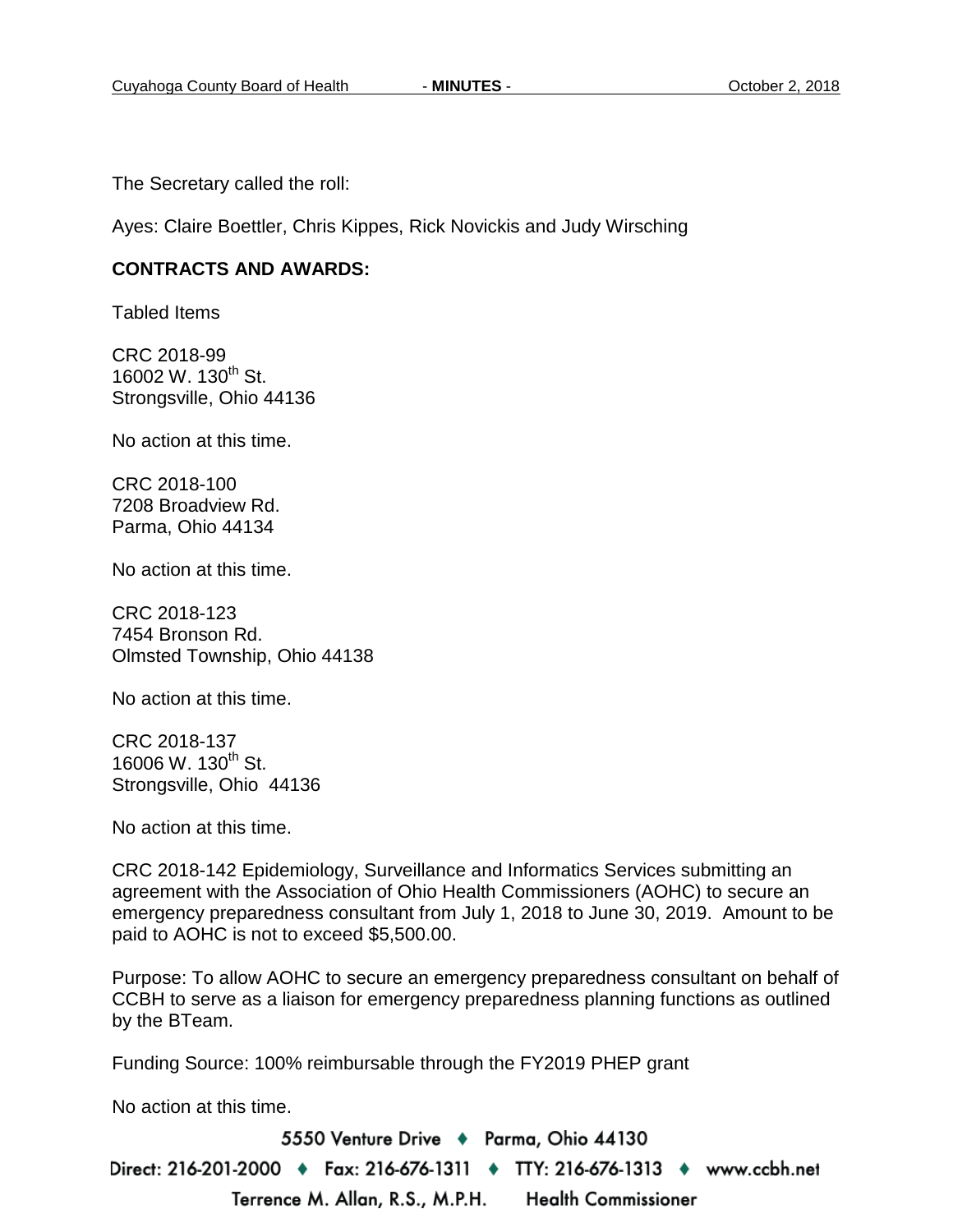New Items For Review

Bid/Quote Openings ≥ \$25,000.00

None

Bid/Quote Openings < \$25,000.00

Household Sewage program Bid Opening presented by: Domenica McClintock

CRC 2018-148 7536 Stearns Rd. Olmsted Township, Ohio 44138

Item CRC 2018-148 was tabled due to incomplete bids being received. The RFQ has been re-issued.

CRC 2018-149 4919 Brainard Rd. Orange Village, Ohio 44022

Item CRC 2018-149 was tabled due to incomplete bids being received. The RFQ has been re-issued.

It was moved by Judy Wirsching, seconded by Claire Boettler that the following quote (CRC 2018-150) for 13020 Old Pleasant Valley, Middleburg Hts., Ohio 44130 be accepted as the lowest and best, and a contract be awarded to Klarich Farms, LLC in the amount of \$15,000.00 (ref. enclosed).

The Secretary called the roll:

Ayes: Claire Boettler, Chris Kippes, Rick Novickis and Judy Wirsching

Expenditures: Contracts up to \$25,000.00

It was moved by Chris Kippes, seconded by Rick Novickis that the addendum (CRC 2018-151) to the contract (CRC 2018-116) with Heidi Harris, MSN, CNP to increase the amount paid to Heidi Harris from \$5,850.00 to \$7,850.00 be approved.

Presented by: Andrew Heffron

Purpose: To serve as PRN Nurse Practitioner for the CCBH Family Planning Clinic as needed.

5550 Venture Drive + Parma, Ohio 44130 Direct: 216-201-2000 ♦ Fax: 216-676-1311 ♦ TTY: 216-676-1313 ♦ www.ccbh.net Terrence M. Allan, R.S., M.P.H. Health Commissioner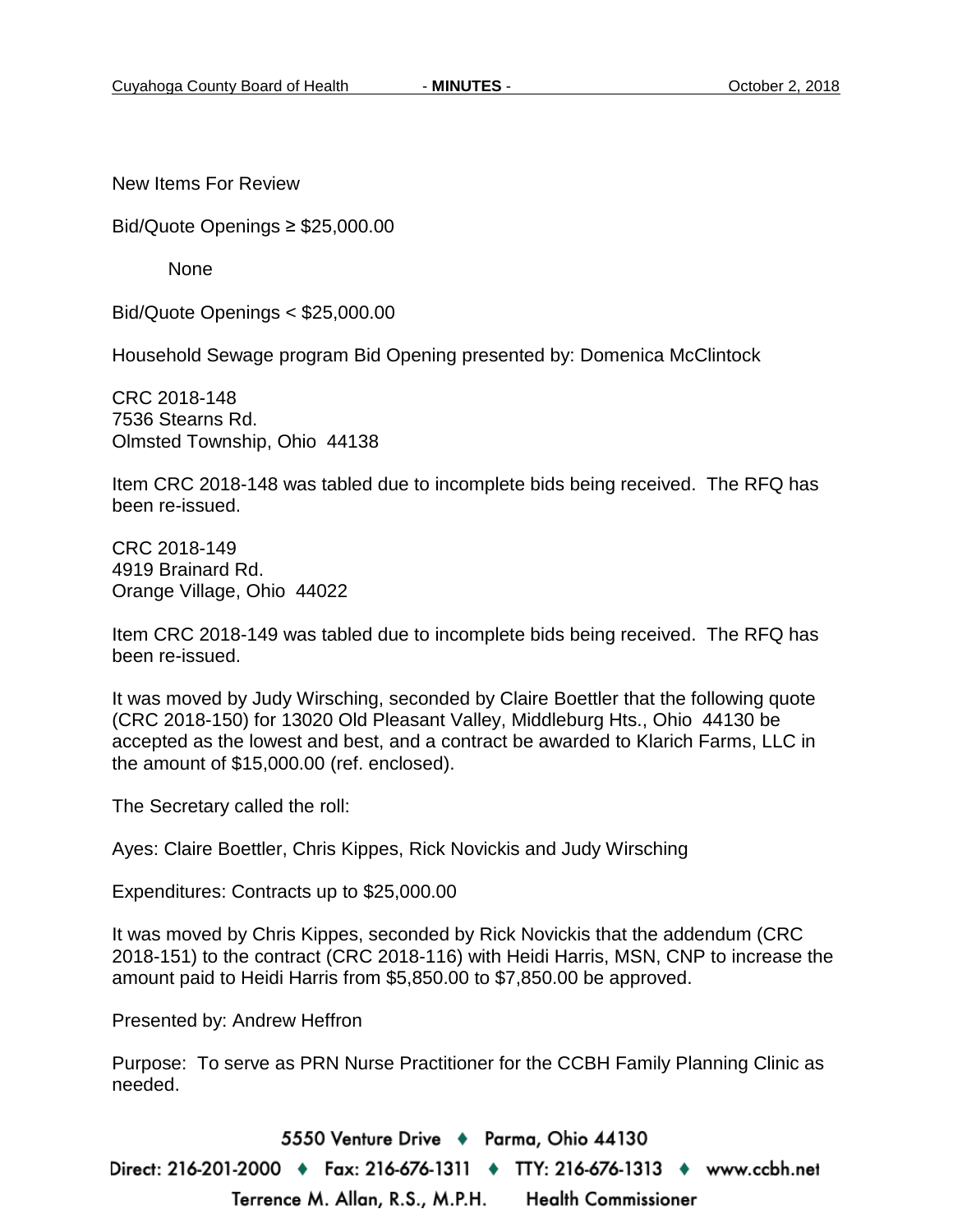Cuyahoga County Board of Health

- MINUTES -

Funding Source: 100% reimbursable through the FY2019 RHW grant

The Secretary called the roll:

Ayes: Claire Boettler, Chris Kippes, Rick Novickis and Judy Wirsching

Revenue Generating Agreements up to \$25,000.00

None

**Contract Rescissions** 

None

**Other Business** 

Public Comment - N/A.

Thereupon, it was moved by Judy Wirsching, seconded by Chris Kippes, that the following Motion be adopted:

BE IT RESOLVED that the meeting be adjourned at 2:01 p.m.

The Secretary called the roll:

Ayes: Claire Boettler, Chris Kippes, Rick Novickis and Judy Wirsching

**Committee Chair** 

Clerk

5550 Venture Drive + Parma, Ohio 44130 Direct: 216-201-2000 + Fax: 216-676-1311 + TTY: 216-676-1313 + www.ccbh.net Terrence M. Allan, R.S., M.P.H. **Health Commissioner**